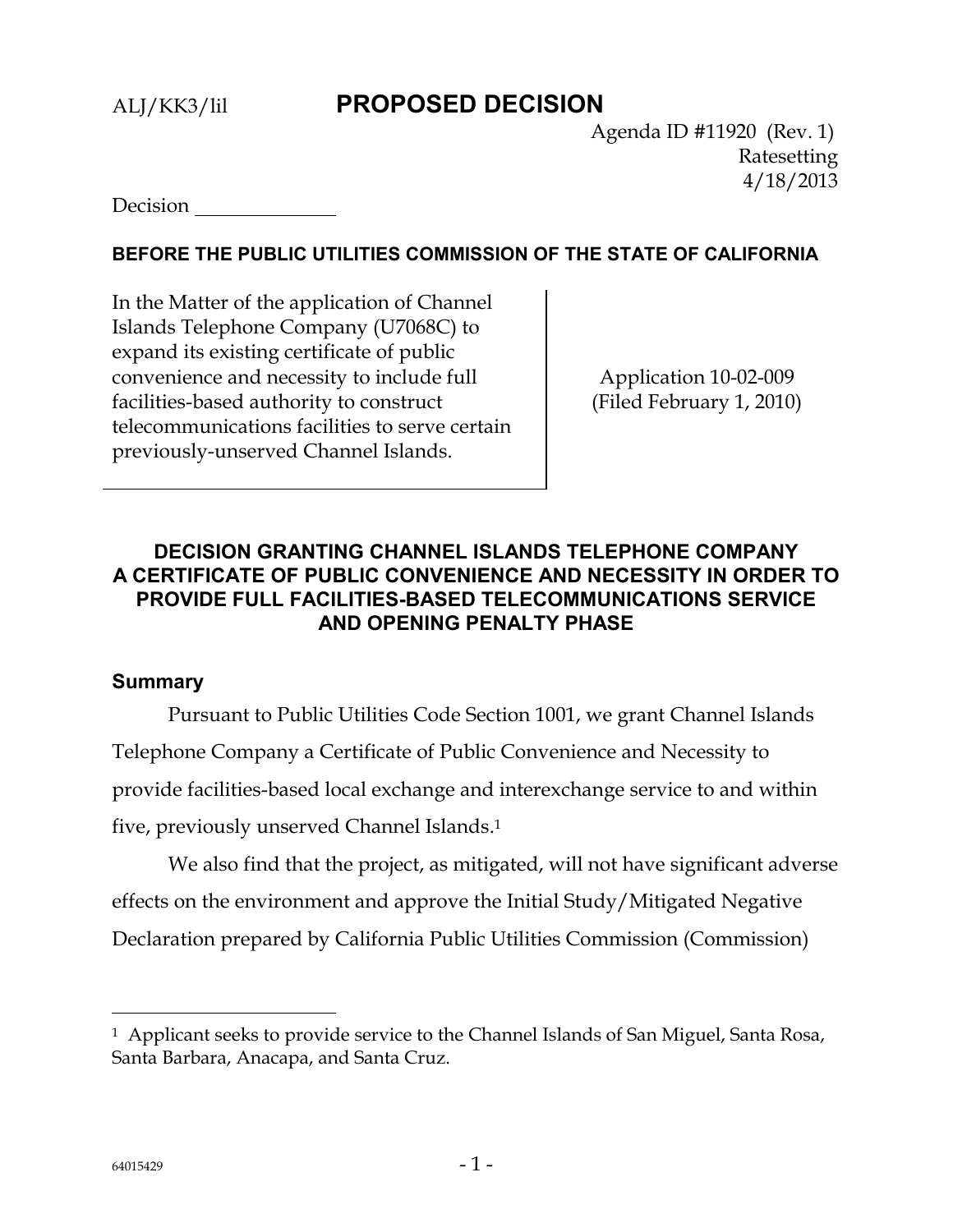staff for the project, as the Lead Agency under the California Environmental Quality Act.

Finally, we will open a Phase 2 of this proceed to determine whether Channel Islands Telephone Company violated Rule 1.1 of the Commission's Rules of Practice and Procedure by failing to inform the Commission that the California Secretary of State suspended its authority to conduct business in California for failure to comply with Franchise Tax filing obligations.<sup>2</sup>

#### **1. Background**

Channel Islands Telephone Company (Applicant), a California company, holds a certificate of public convenience and necessity (CPCN) authorizing the company to provide limited facilities-based local exchange and interexchange services in this state.<sup>3</sup>

In Decision (D.) 08-05-007, the California Public Utilities Commission (Commission) granted Applicant a CPCN,<sup>4</sup> which authorized the provision of limited facilities-based interexchange services only but denied authority to construct facilities (other than within existing structures). A full facilities-based CPCN is required when a telecommunications provider wishes to perform construction other than very minor activities, such as the installation of switches in existing buildings or structures.

<sup>&</sup>lt;sup>2</sup> Applicant's authority to conduct business in California was subsequently restored by the Secretary of State.

<sup>3</sup> *See* D.08-05-007.

<sup>4</sup> Applicant is authorized to provide limited facilities-based interexchange service by D.08-05-007.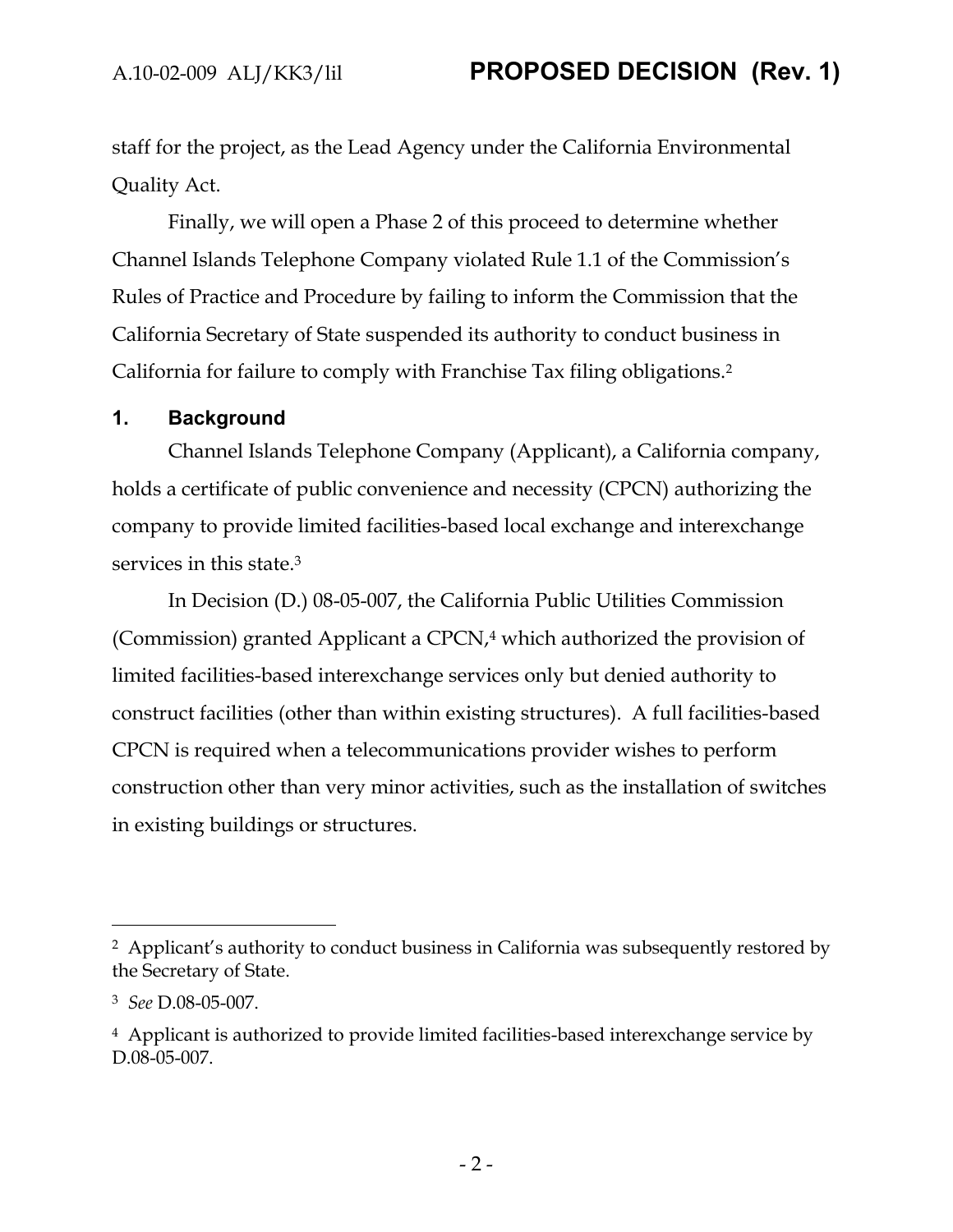In proceedings resulting in the adoption of D.08-05-007, Applicant initially requested authority to construct facilities on five of the Channel Islands in order to provide local exchange and interexchange service to and within these islands. Applicant explained in its initial application that the largest of the Channel Islands, Santa Catalina Island, is served by Pacific Bell Telephone Company, and two of the remaining islands, San Nicolas and San Clemente Islands, are controlled by the United States Navy. Four of the five remaining Channel Islands, including San Miguel, Santa Rosa, Santa Barbara, and Anacapa Islands, along with a portion of Santa Cruz Island, comprise the Channel Islands National Park. The remaining portion of Santa Cruz Island is owned by the Nature Conservancy.<sup>5</sup>

At that time, Applicant explained that San Miguel, Santa Rosa, Santa Barbara, Anacapa, and Santa Cruz Islands were not served by any local exchange or interexchange carrier. Although some analog cellular telephone service was available on these islands, this service was being discontinued. As a result, these five islands would lose public telephone service to serve National Park Service employees, ranch employees, and research personnel who live on the islands and the visitors to the national park each year.<sup>6</sup>

At that time, however, Applicant had only made preliminary siting determinations and noted that the final scope and configuration of Applicant's system would depend on the availability of funding for the project under the Commission's Rural Telecommunications Infrastructure Grant program and on approval by the National Park Service. Therefore, Applicant was not able to

<sup>5</sup> D.08-05-007 at 2.

<sup>6</sup> D.08-05-007 at 3.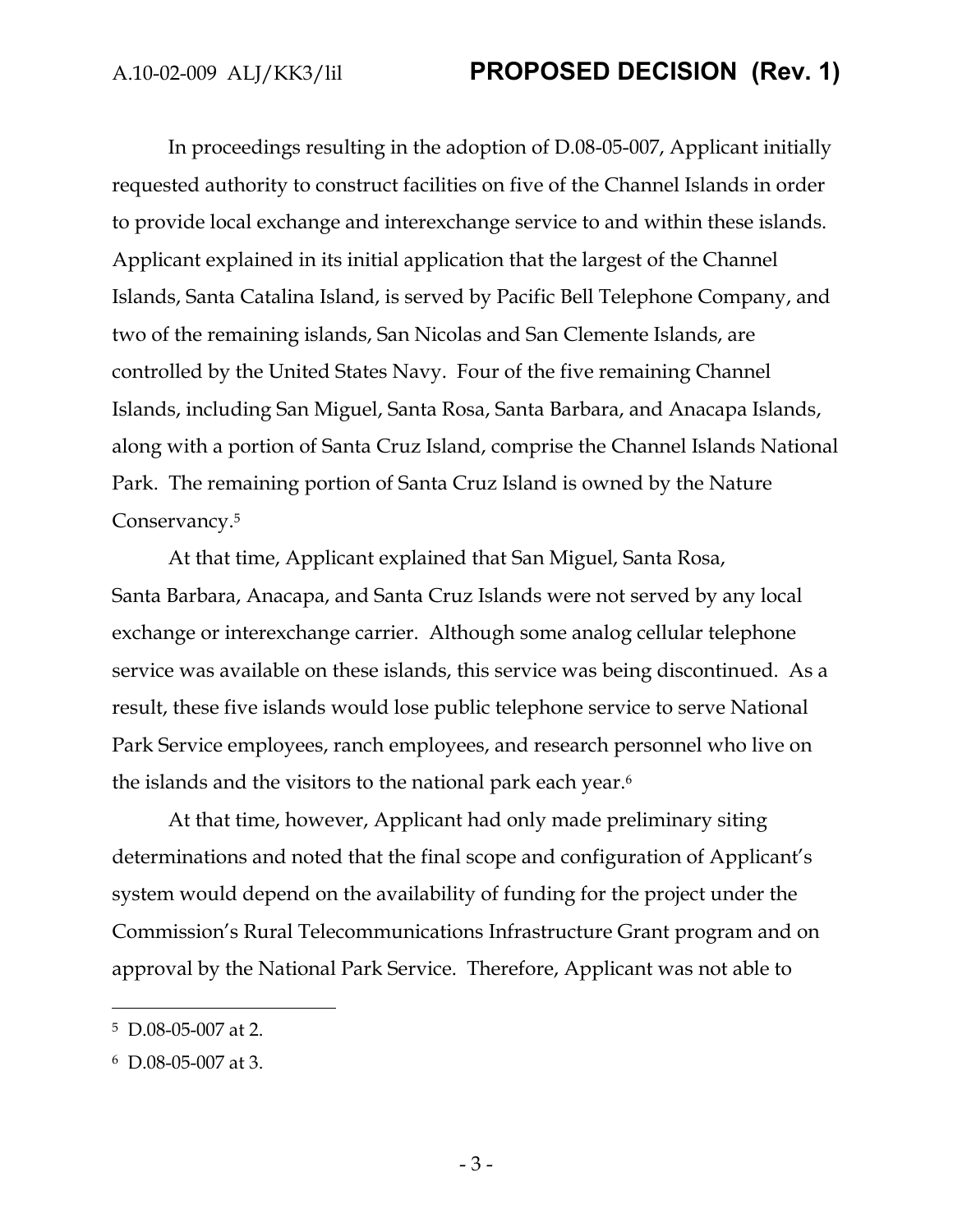provide a detailed environmental assessment as part of its prior application and proposed instead, that the procedure adopted by D.06-04-030 be utilized for addressing the construction of distributed antenna system (DAS) networks.

In D.06-04-063, we found that facilities-based DAS projects were of a limited nature and would, in almost all circumstances, most likely qualify for an exemption from the California Environmental Quality Act (CEQA). The Commission determined that review of claimed CEQA exemptions for this type of project was adequate for the Commission's purposes as a Lead Agency under CEQA and in the public interest. However, because of the potentially environmentally sensitive setting in the Channel Islands, D.07-08-014 concluded that Applicant could not utilize the expedited process for this project.

D.08-05-007 granted a limited facilities-based CPCN to Applicant to allow Applicant to meet the qualifications required to apply for the Rural Telephone Infrastructure Grant. On August 21, 2008, (Note: Mailed August 22), the Commission authorized the expenditure of a Rural Telecommunications Grant funds to conduct an environmental assessment of Applicant's project.<sup>7</sup>

On February 1, 2010, Applicant filed an application to expand its existing CPCN authority to provide full facilities-based telecommunications service to the previously unserved Channel Islands. On October 23, 2012, a Status Conference was held to ascertain the status of the environmental review and to request information regarding a proceeding pending before the Federal Communications Commission (FCC) involving one of the Applicant's affiliates, North County Communications. Applicant provided the requested information.

<sup>7</sup> Resolution T-17151.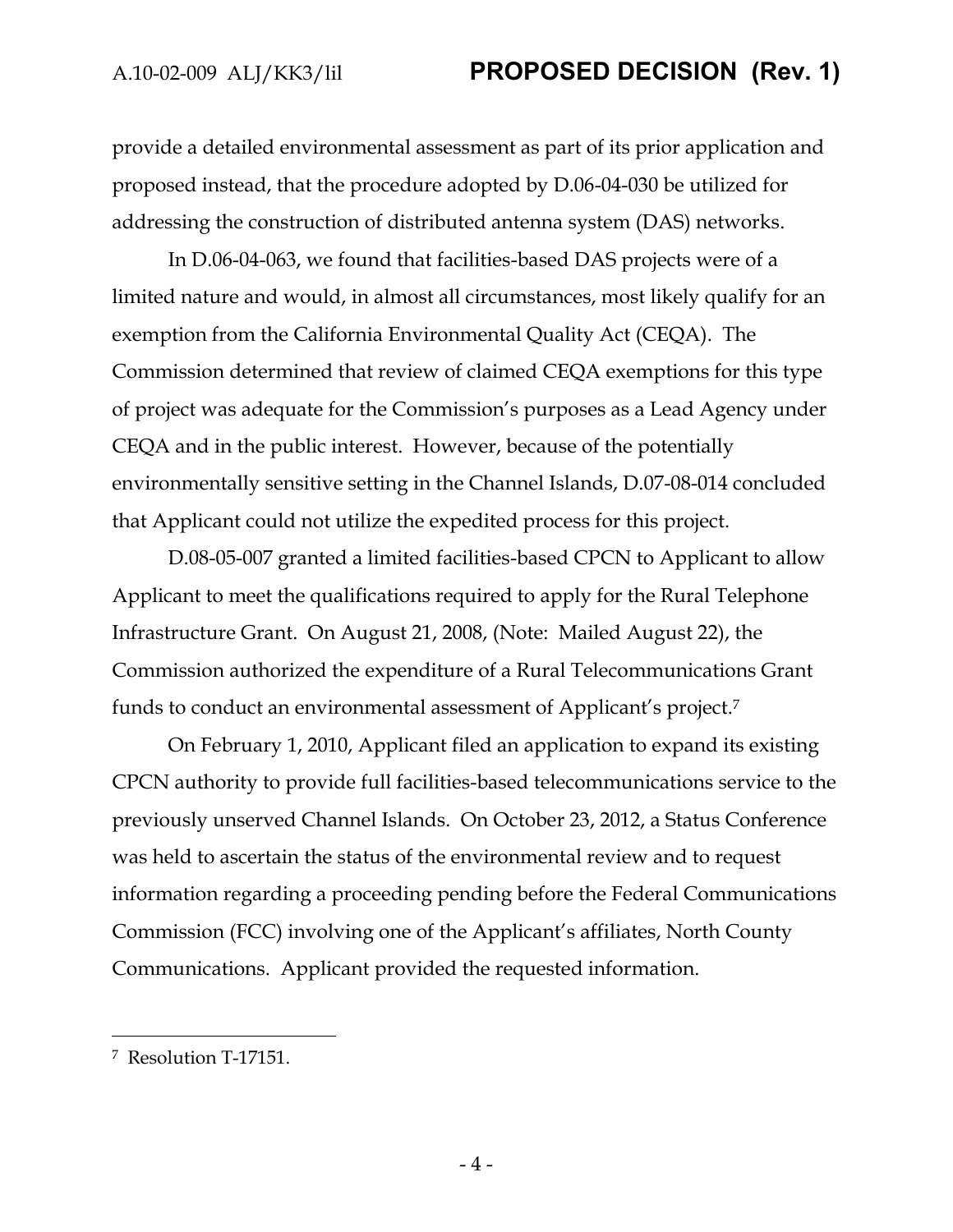On December 18, 2012, the assigned Administrative Law Judge (ALJ) conducted a second due diligence review because the application had been pending for almost two years awaiting completion of the environmental assessment. During the second background review, the assigned ALJ found the corporation listed as suspended on the California Secretary of State's website. Applicant failed to notify the Commission of its suspension.8 As a result, the assigned ALJ issued a ruling requiring Applicant to explain the basis for suspension by the California Secretary of State and the actions Applicant was required to take to lift the suspension. In addition, Applicant was required to provide evidence that it was re-authorized to do business in California. On December 27, 2012, Applicant filed a response to the ALJ ruling stating that for some unspecified period of time its authority to operate in California had been suspended by the California Secretary of State for failure to file tax return forms along with its minimum franchise tax payments.9 Applicant submitted its request for revivor to the California Secretary of State on December 19, 2012. Applicant provided a copy of its Certificate of Status showing it was listed as an active corporation in "Good Standing" as of December 20, 2012.

### **2. The Proposed Channel Islands Project**

 $\overline{a}$ 

Pursuant to California Public Utilities Code (Pub. Util. Code) § 1001 and D.08-05-007, Applicant filed an Application with the Commission for authority to install telecommunication infrastructure to provide cellular and land line service

<sup>8</sup> In order to be eligible for a CPCN, an entity must be authorized to conduct business in California.

<sup>9</sup> Channel Islands Telephone Company states the minimum tax payments were made regularly.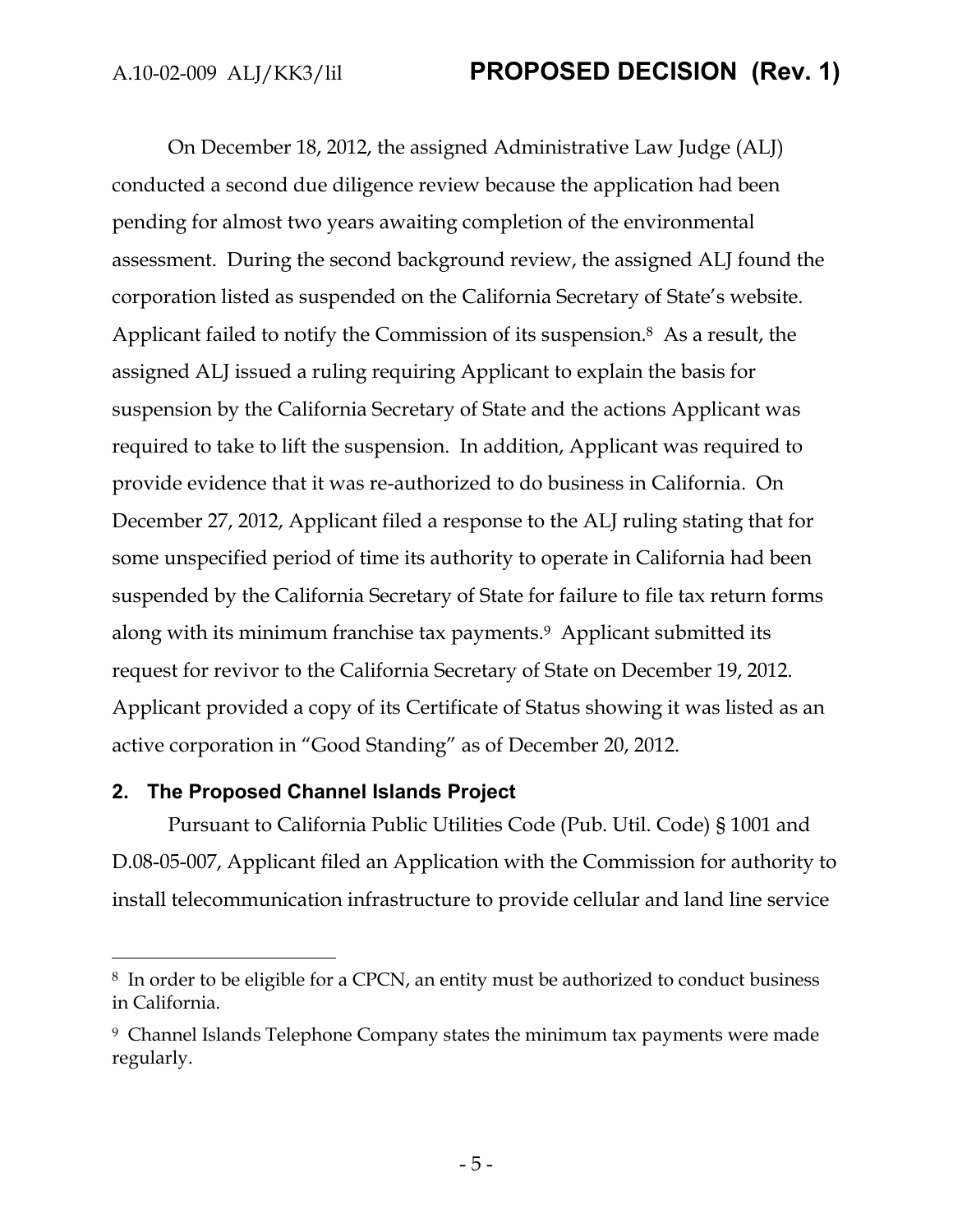$\overline{a}$ 

on the five islands that make up the Channel Islands National Park. These islands are located off the coast of Ventura and Santa Barbara Counties and include Anacapa Island, San Miguel Island, Santa Barbara Island, Santa Cruz Island, and Santa Rosa Island. Applicant sought to install cellular telecommunication infrastructure at 15 project locations on the five islands.<sup>10</sup> Applicant states that only one of the proposed sites would require grounddisturbance and an additional site on Anacapa Island would require about 20 linear feet of hand-trenching to connect cables into existing National Park Service conduits. At all other locations, Applicant states that the equipment would be mounted on exterior and interior walls or roofs of existing buildings or structures.

Before filing this application, Applicant followed the expedited procedure adopted in D.06-04-063 and attempted to obtain a determination from the Commission's Energy Division (ED) that this project is exempt from CEQA. However, ED determined it was not appropriate to issue a Notice to Proceed in this instance and that a formal application and CEQA review is required. The Application was filed on February 1, 2010, and included the Proponent's Environmental Assessment prepared by Applicant pursuant to Rules 2.4 and 2.5 of the Commission's Rules of Practice and Procedure.<sup>11</sup>

The proposed Channel Islands Project (the Project) includes installation of telecommunication infrastructure at 15 project locations on the five islands.

<sup>&</sup>lt;sup>10</sup> The initial project proposed 18 locations, but three locations were removed and not analyzed in the Initial Study/Environmental Assessment.

<sup>11</sup> Unless otherwise noted, items labeled "Rule" are from the Commission's Rules of Practice and Procedure.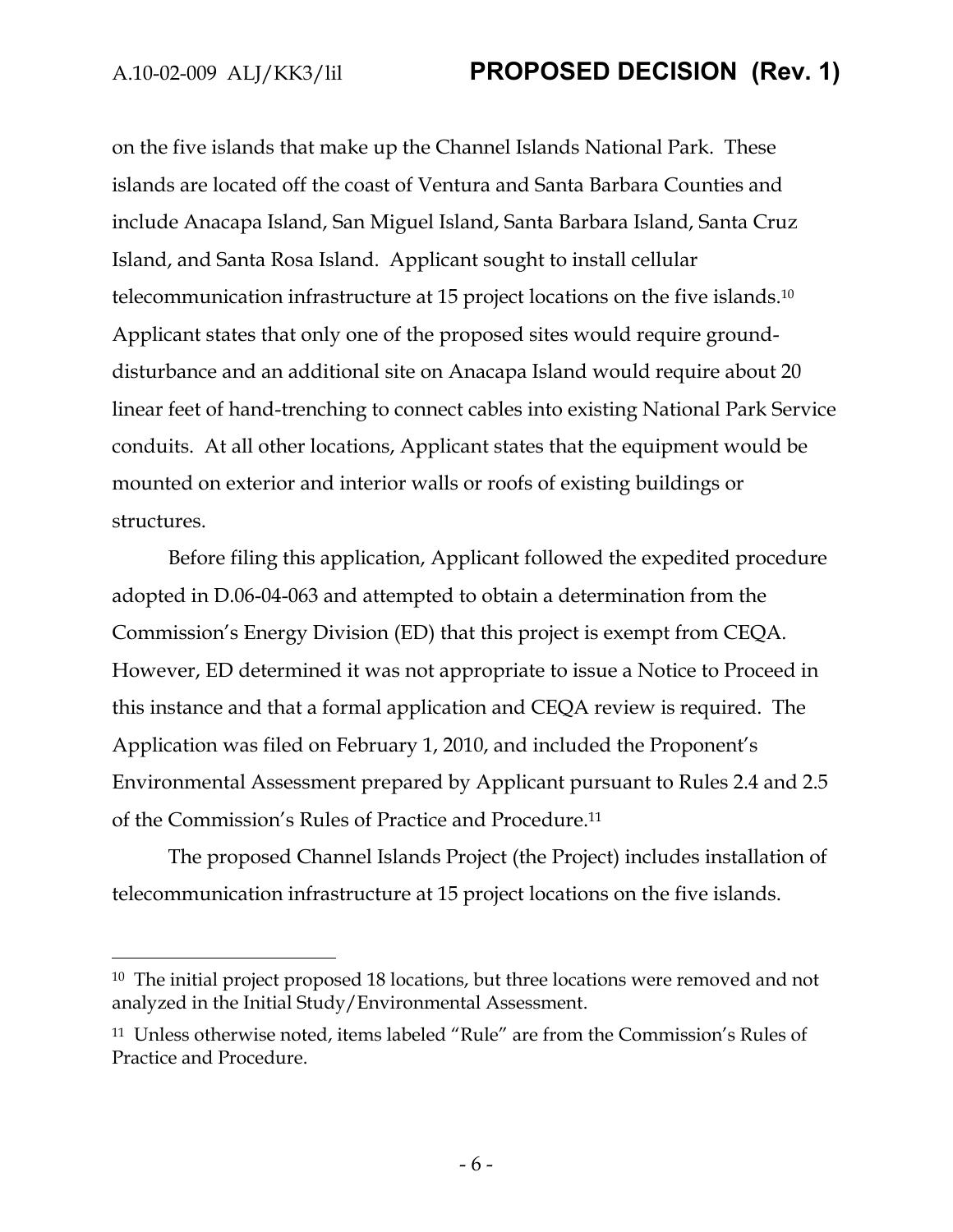Construction involves bringing teams of construction workers, telecommunications equipment, and tools to each of the project locations. Equipment, materials, and workers would be shuttled from the mainland to the intended island via boat or airplane, depending on the site location. The Project would be constructed over a period of approximately 34 and 42.5 weeks using only two-person crews.

Applicant explains that the Project is needed because National Park Service staff currently has limited ability to communicate between locations on the Channel Islands and with personnel and other contact points on the mainland. According to the application, cellular service is unreliable because the islands are at the outer limit of the cellular service area. Applicant also states that recreational visitors to the islands have no access to traditional land line telephone service and little to no cellular telephone reception. According to the application, the Project would provide improved communication for National Park Service staff, researchers, residents, and recreational visitors between the five islands, as well as between the islands and the mainland. In addition, Applicant states that the Project would provide communication in case of an emergency or accident to allow for swifter emergency response. It will also improve real-time reporting of weather data to allow for more accurate travel predictions, which will reduce unnecessary and/or aborted boat and aircraft trips to and from the islands both for the National Park Service and commercial/recreational vehicles. Finally, the communications system would provide cellular phone coverage in an area that currently does not provide such coverage thereby enhancing public safety.

- 7 -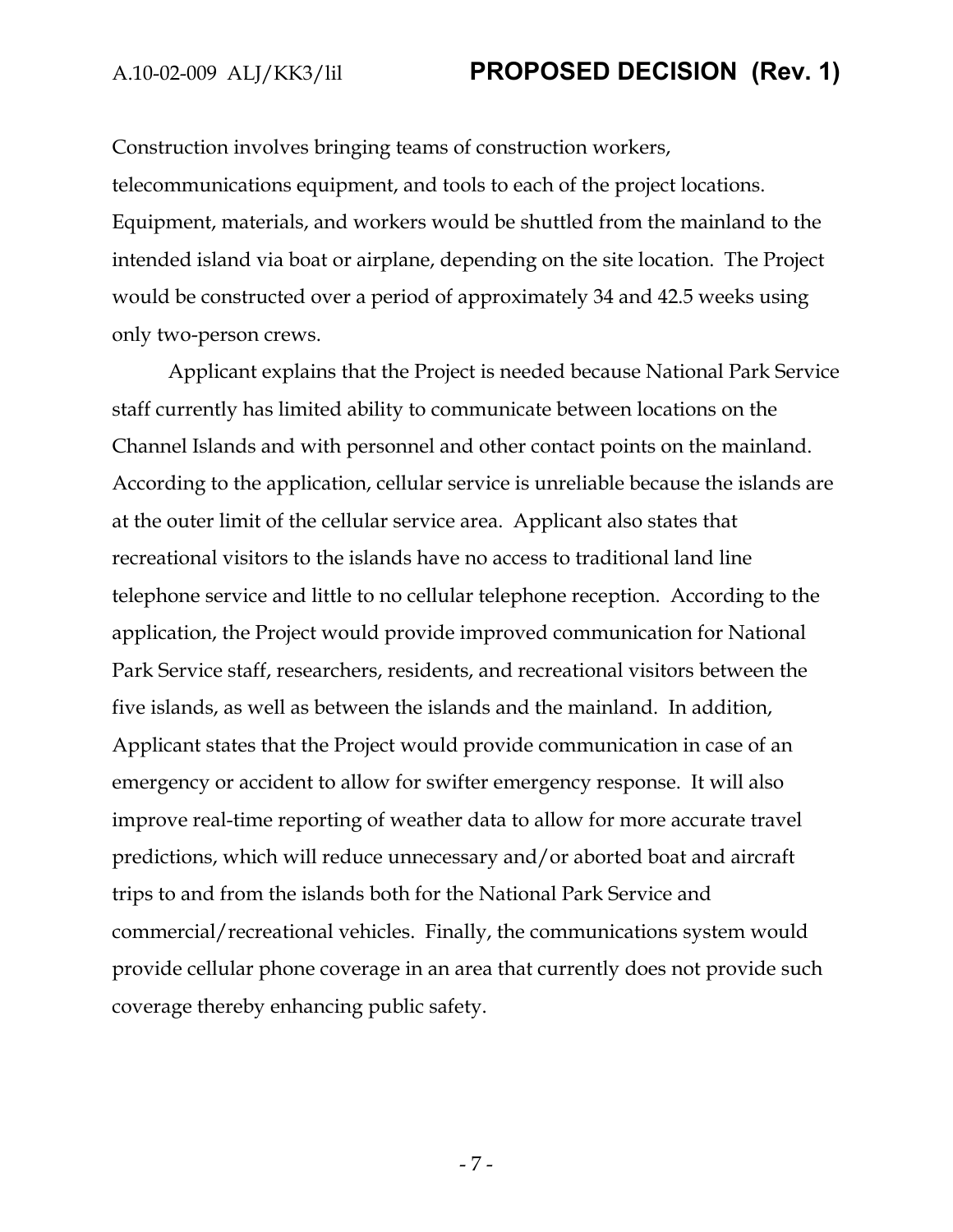#### **3. Authority to Construct**

Under ordinary circumstances, the project activities proposed by Applicant would generally fall within their existing authority to install fiber optic DAS facilities and related equipment pursuant to an informational advice letter process that the Commission has implemented on a case-by-case basis for DAS projects. However, because the proposed project lies within the environmentally sensitive Channel Islands National Park, the Commission staff, out of an abundance of caution, rejected the informal advice letter route for this particular project in favor of a formal application and full CEQA analysis.

#### **4. Environmental Review**

The CEQA (Public Resources Code Section 21000, et seq.) applies to discretionary projects to be carried out or approved by public agencies. A basic purpose of CEQA is to "inform governmental decision-makers and the public about the potential, significant environmental effects of the proposed activities." (Title 14 of the California Code of Regulations, hereinafter, "CEQA Guidelines," Section 15002.)

Pursuant to CEQA and Rule 2.4, the Commission examines projects to determine any potential environmental impacts in order that adverse effects are avoided and environmental quality is restored or enhanced to the fullest extent possible under CEQA.

The Commission is the Lead Agency for the Project under CEQA. The Lead Agency is the public agency with the greatest responsibility for supervising or approving the project as a whole (CEQA Guidelines Section 15051(b)). In particular, the Commission must consider the environmental documents and findings prepared by staff pursuant to CEQA before acting upon or approving the project (CEQA Guidelines Section 15074(b)).

- 8 -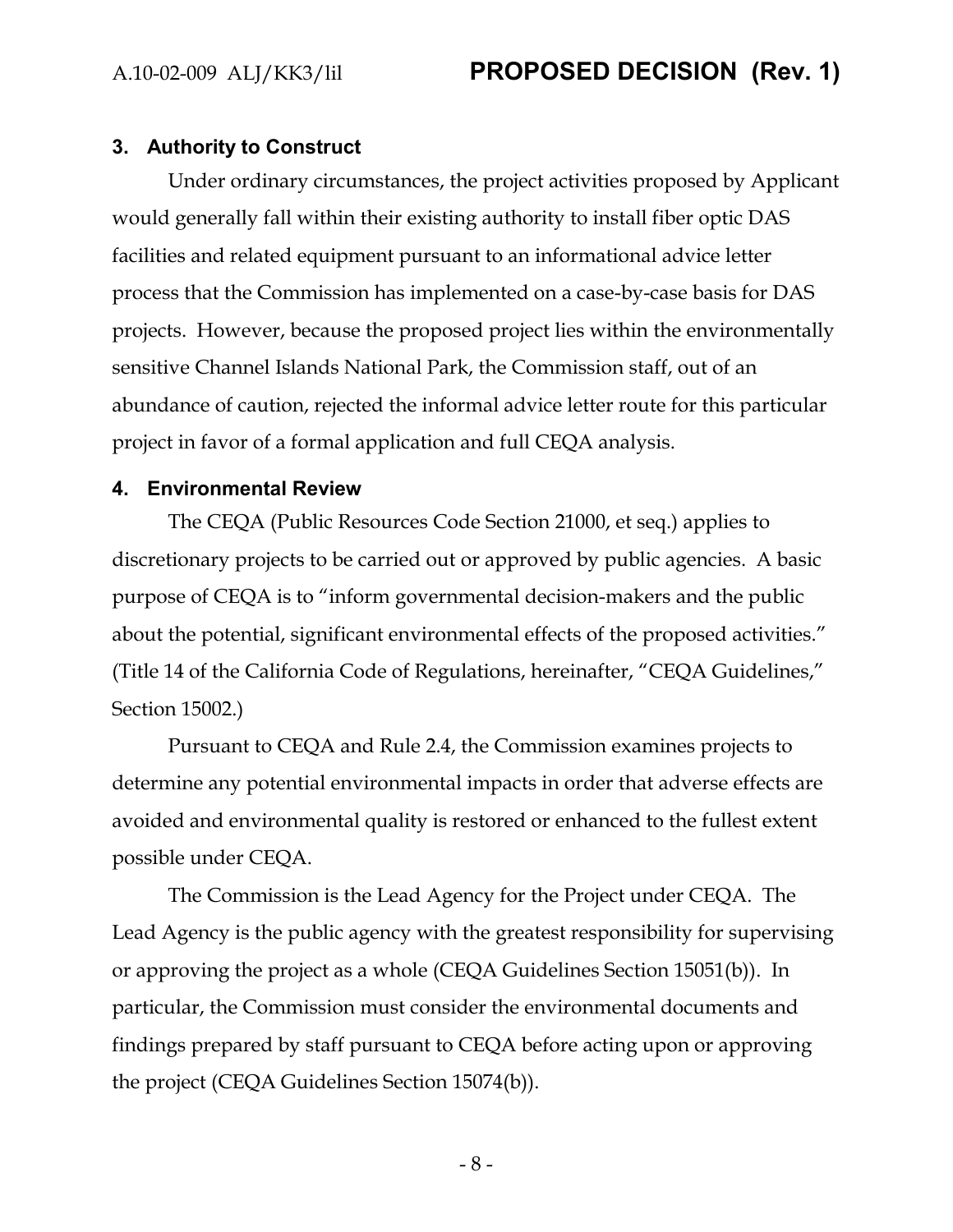The Application to construct the Project includes the Proponent's Environmental Assessment prepared by Applicant pursuant to Rule 2.4. Channel Islands Telephone proposes to install cellular telecommunications infrastructure at the following 15 locations:<sup>12</sup>

- 1. Santa Barbara Island Ranger Station
- 2. Deleted from the proposed project
- 3. San Miguel Island Ranger Station
- 4. San Miguel Island Marine Mammal Research Facility
- 5. Santa Cruz Island Scorpion Housing Area
- 6. Santa Cruz Island Scorpion Ranch
- 7. Santa Cruz Island Prisoners Harbor Day Use Area
- 8. Deleted from the proposed project
- 9. Santa Cruz Island Smugglers Adobe
- 10. Santa Cruz Island Smugglers Kiosk
- 11. Santa Rosa Island Main Ranch
- 12. Santa Rosa Island Campground
- 13. Deleted from the proposed project
- 14. Santa Rosa Island Maintenance Office
- 15. Santa Rosa Island Johnson's Lee
- 16. Santa Rosa Island Housing

 $\overline{a}$ 

- 17. Santa Rosa Island Power Station
- 18. Santa Rosa Island Ranch Residence

As the Lead Agency for the Project under CEQA, the Commission staff

prepared and issued on December 14, 2012, an Initial Study and Mitigated

<sup>&</sup>lt;sup>12</sup> Three locations initially proposed were removed from the project.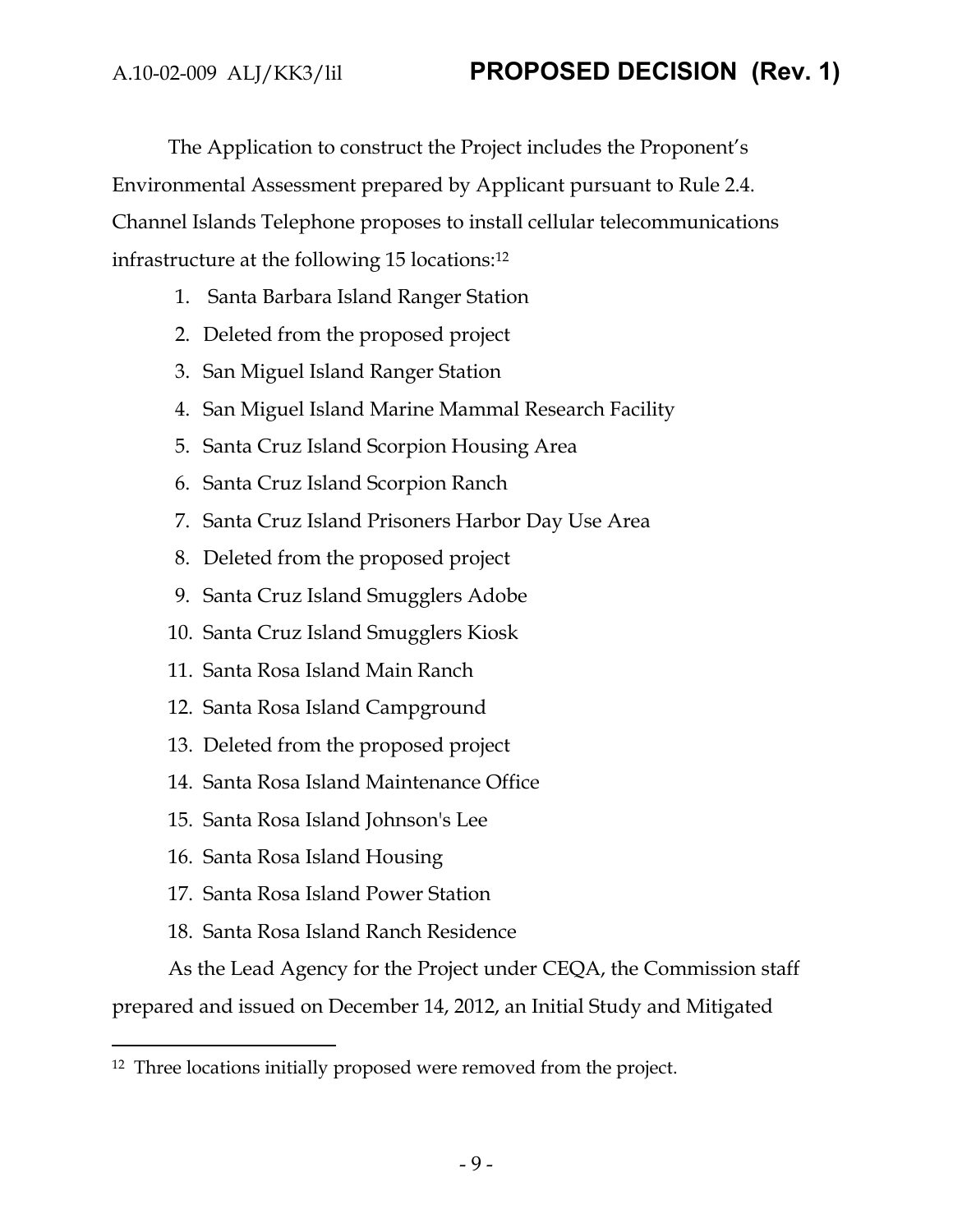Negative Declaration (ISMND) pursuant to CEQA. This ISMND reviewed the potential environmental impacts of the Project over the entire range of applicable environmental resources and concluded that the instant project could not have a significant effect on the environment with the required mitigation. The mitigation measures identified in the ISMND are designed to avoid potential environmental impact to rare, threatened, and endangered species, and to cultural resources on previously known or as of yet undiscovered historic properties during any ground disturbing activities. These mitigation measures will be made conditions of project approval.

The ISMND was submitted to the State Clearinghouse at the Office of Planning and Research and circulated to the interested agencies including the National Park Service, United States Fish and Wildlife Service, California Department of Fish and Wildlife, Native American Heritage Commission, County of Ventura, and County of Santa Barbara, among others. The comment period was from November 12, 2012 through December 14, 2012. Additionally, a "Notice of Intent to Adopt a Negative Declaration" was published twice during two successive weeks in the local paper of record. Comments on the ISMND were received from:

- Carly Wilburton, Air Quality Specialist, Santa Barbara County Air Pollution Control District
- Frank Arredondo, Ksen~Sku~Mu, Chumash MLD
- Fred Collins, Tribal Administrator, Northern Chumash Tribal Council (NCTC)
- Freddie Romero, Cultural Preservation Consultant, Santa Ynez Band of Chumash Indians Elders Council
- Joe Talaugon, Chairman, Santa Ynez Band of Chumash Indians Elders Council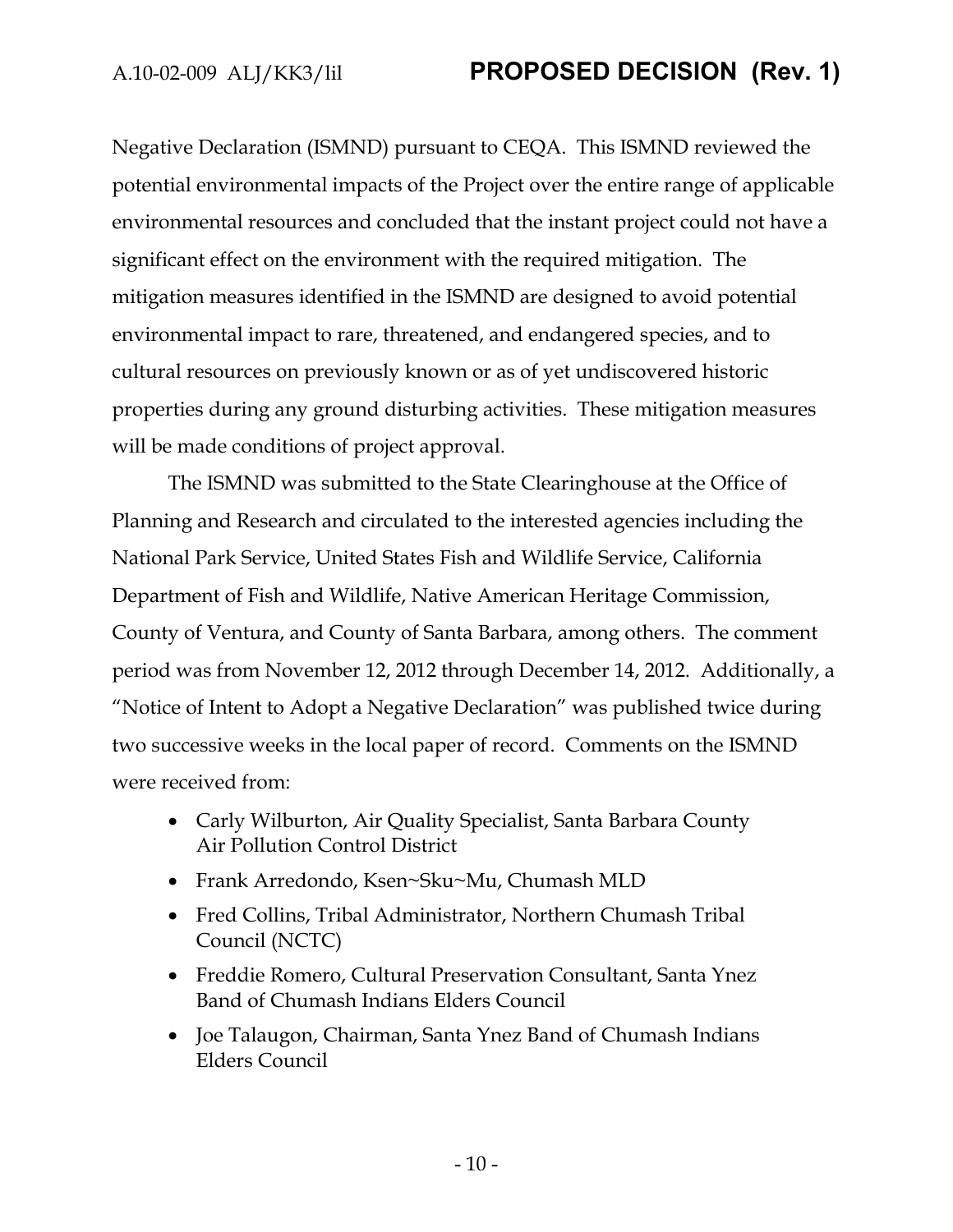- Julie Tumamait-Stenslie, Tribal Chair, Barbareno/Ventureno, Band of Mission Indians
- Mona Olivas Tucker, Tribal Chair, yak tityu tityu Northern Chumash Tribe

The Commission has independently reviewed the Application for authority to construct telecommunication infrastructure at 15 project locations on five of the Channel Islands, including the ISMND prepared by Commission staff. The Commission finds that the ISMND was developed in accordance with CEQA and is adequate for the Commission's decision-making purposes as a Lead Agency pursuant to CEQA.

The Commission will order the filing of a Notice of Determination with the Office of Planning and Research pursuant to Public Resources Code Section 21152 and California Code of Regulations Section 15075, and makes the following findings:

- The Commission finds that the ISMND was developed in accordance with CEQA and is adequate for the Commission's decision-making purposes as a Lead Agency pursuant to CEQA;
- On the basis of the whole record, including the ISMND, there is no substantial evidence the project will have a significant adverse effect on the environment; and
- The Mitigated Negative Declaration reflects the Commission's independent judgment and analysis.

The National Park Service is the lead agency under the National Environmental Policy Act because the proposed project would involve lands under the National Park Service jurisdiction and would therefore require issuance of a right of way permit from the National Park Service. In addition, although the National Park Service manages facilities on San Miguel Island, the island is owned by the United States Navy. Applicant may also be required to obtain additional permits or approval from the United States Navy.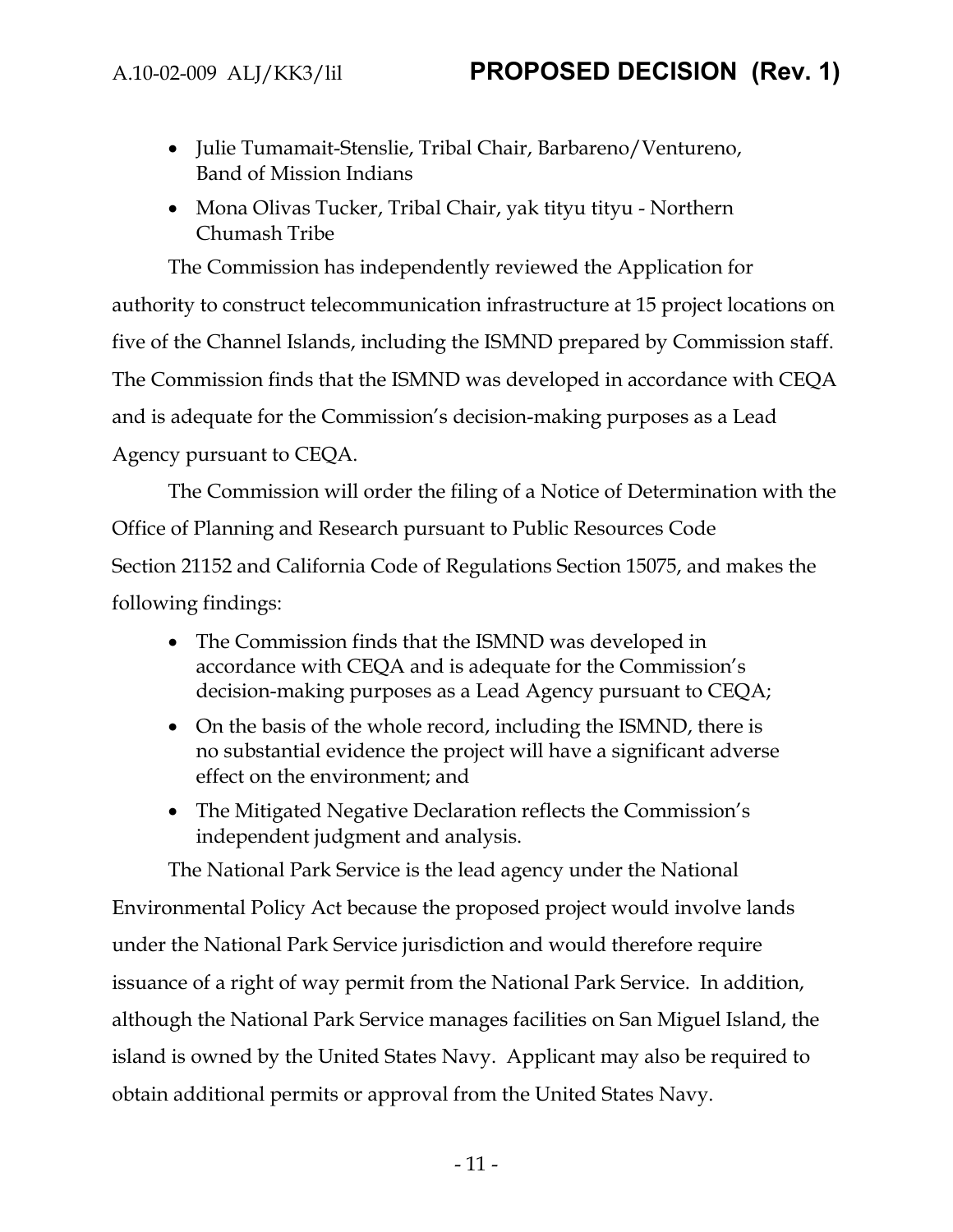### **5. Financial Qualifications**

To be granted a CPCN, an applicant for authority to provide full-facilities based and resold local exchange and interexchange services must demonstrate that it has a minimum of \$100,000 cash or cash equivalent to meet the firm's start-up expenses.13 An applicant must also demonstrate that it has sufficient additional resources to cover all deposits required by local exchange carriers and/or interexchange carriers in order to provide the proposed service.<sup>14</sup> Applicant provided an inter-corporate guarantee along with supporting financial information of the guarantor showing that it has sufficient funds to meet its start-up expenses and has fulfilled this requirement.

## **6. Technical Qualifications**

 $\overline{a}$ 

To be granted a CPCN for authority to provide local exchange and interexchange service, an applicant must make a reasonable showing of managerial and technical expertise in telecommunications or a related business.<sup>15</sup> Applicant has retained CCG Consulting LLC for the design and installation of its proposed system. Applicant also supplied biographical information on its management to its application that demonstrated that it has sufficient expertise and training to operate as a telecommunications provider.

<sup>&</sup>lt;sup>13</sup> The financial requirement for Competitive Local Exchange Carriers is contained in D.95-12-056, Appendix C. The financial requirement for Non-Dominant Interexchange Carriers (NDIEC) is contained in D.91-10-041.

<sup>&</sup>lt;sup>14</sup> The requirement for Competitive Local Carrier applicants to demonstrate that they have additional financial resources to meet any deposits required by underlying Local Exchange Carriers and/or IECs is set forth in D.95-12-056, Appendix C. For NDIECs, the requirement is found in D.93-05-010.

<sup>15</sup> D.95-12-056 at Appendix C, Rule 4.A.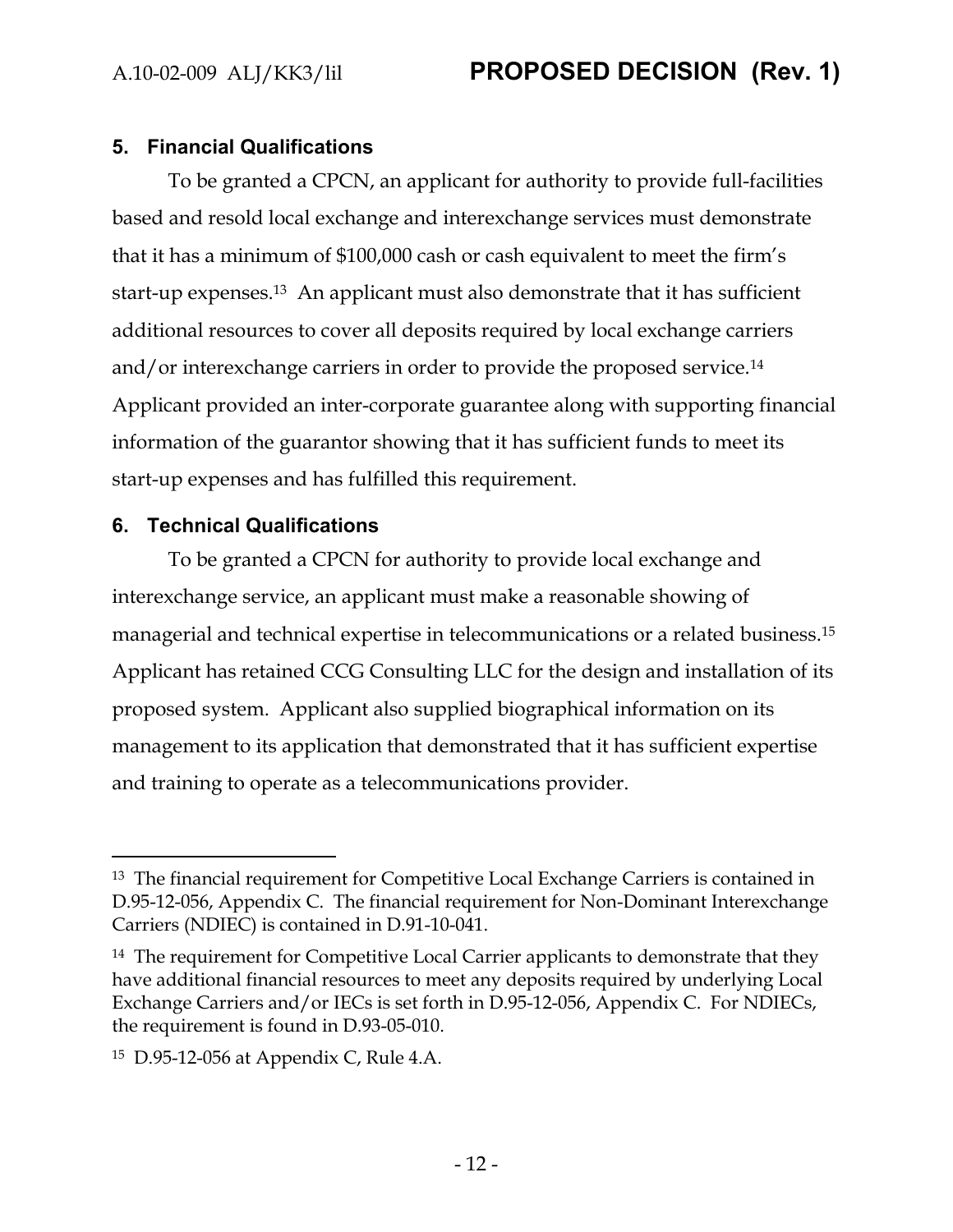In its application, Applicant verified that no one associated with or employed by Applicant as an affiliate, officer, director, partner, or owner of more than 10% of Applicant was previously associated with a telecommunications carrier that filed for bankruptcy, was sanctioned by the FCC or any state regulatory agency for failure to comply with any regulatory statute, rule, or order, or has been found either civilly or criminally liable by a court of appropriate jurisdiction for a violation of § 17000, et seq*.* of the California Business and Professions Code, or for any actions which involved misrepresentations to consumers, nor is currently under investigation for similar violations.

Applicant made one exception to the above verification and disclosed that, at the time of filing the Application, Applicant's affiliate North Coast Communications Corporation was the subject of an ongoing investigation by the FCC for its apparent failure to timely file its annual certification of compliance with the FCC's customer proprietary network information rules as required by 47 C.F.R. § 64.2009(e). Applicant later provided additional information that the matter was resolved by an FCC Consent Decree which states:

The Consent Decree terminates an investigation and Notice of Apparent Liability for Forfeiture ("NAL") by the Bureau against North County Communications Corp. [NCCC] for possible violation of section 222 of the Communications Act of 1934, as amended ("Communications Act" or "Act"), 47 U.S.C. § 222, section 64.2009(e) of the Commission's rules, 47 C.F.R. § 64.2009(e), and the Commission's EPIC CPNI Order,1 regarding NCCC's apparent failure to timely file a compliant annual customer proprietary network information (CPNI) certification pursuant to section 64.2009(e).

Pursuant to the Consent Decree, North Coast Communications Corporation was required to make a voluntary payment of \$400 to the United States Treasury.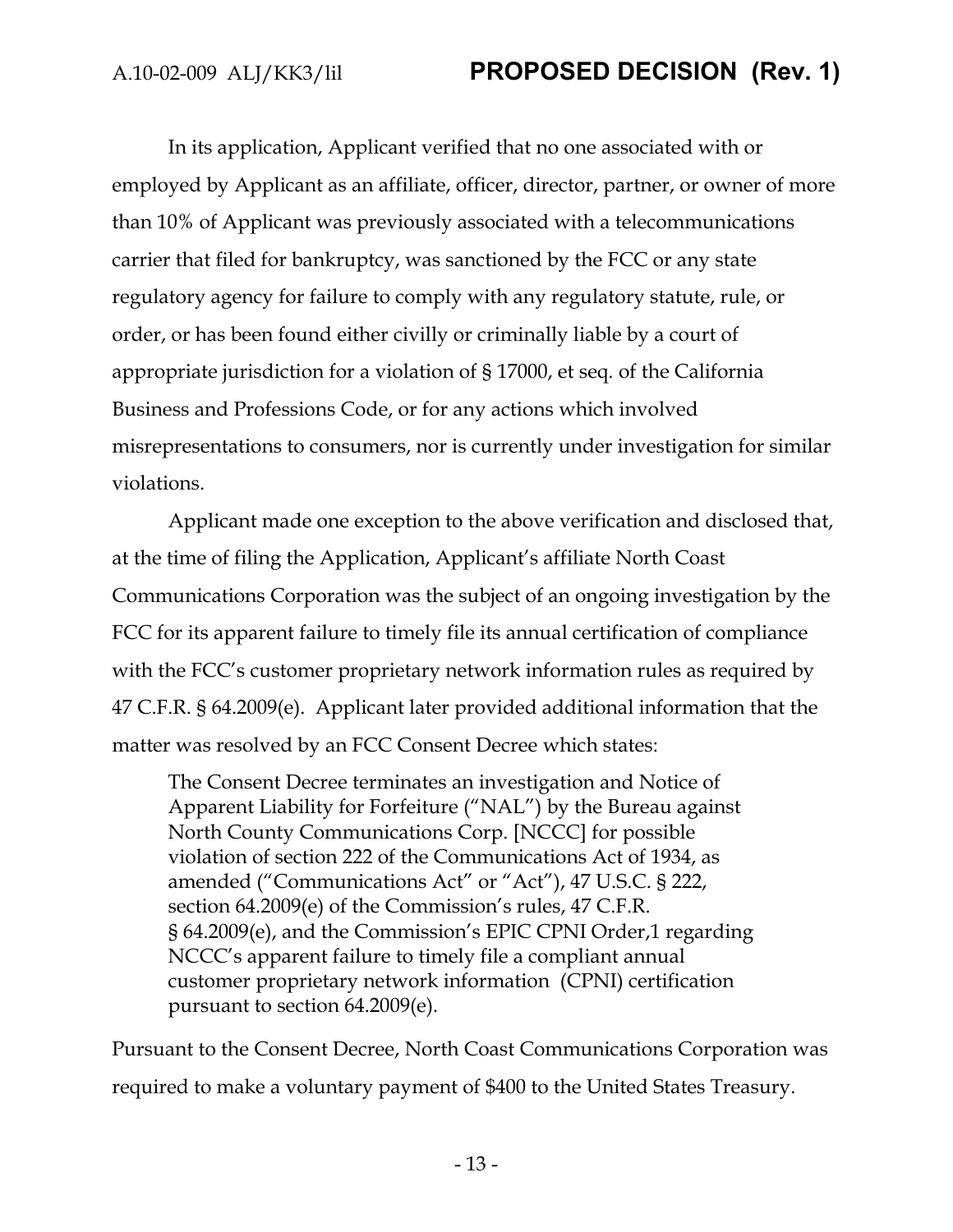Applicant states that the violation by North Coast Communications Corporation was an isolated incident and does not indicate a lack of managerial fitness.

Applicant informed the Commission of the pending FCC proceeding in its application and subsequently provided information regarding the resolution of the matter to the Commission pursuant to a request of the assigned ALJ.

For the above reasons, we find that Applicant is in compliance with the requirements of D.95-12-056.

#### **7. Tariffs**

D.08-05-007 approved Applicant's draft tariffs provided the deficiencies noted were corrected. Applicant submitted a revised draft on March 12, 2008 as required by D.08-05-007. Applicant's proposed services and rates mirrored those of Pacific Bell Telephone Company at that time.

Applicant proposes to submit a general rate case (GRC) application after it has completed construction and has had sufficient operating experience to enable it to prepare valid interstate test-year results, projections and cost studies. Applicant would not revise its rates until it is authorized to do so by the Commission pursuant to a resolution or decision following the submission of a GRC. Applicant states it would not request nor be eligible for state high cost funding until such time.

Applicant complied with the requirement to file tariffs with the Commission. Applicant's proposal to file a GRC after it has constructed the proposed facilities and has sufficient operating experience is reasonable. Applicant shall not change its tariffed rates and charges until authorized by a Commission decision following a GRC.

Applicant will not be eligible for funding from California High Cost Fund-A until the Commission has acted on a GRC filed by Applicant in

- 14 -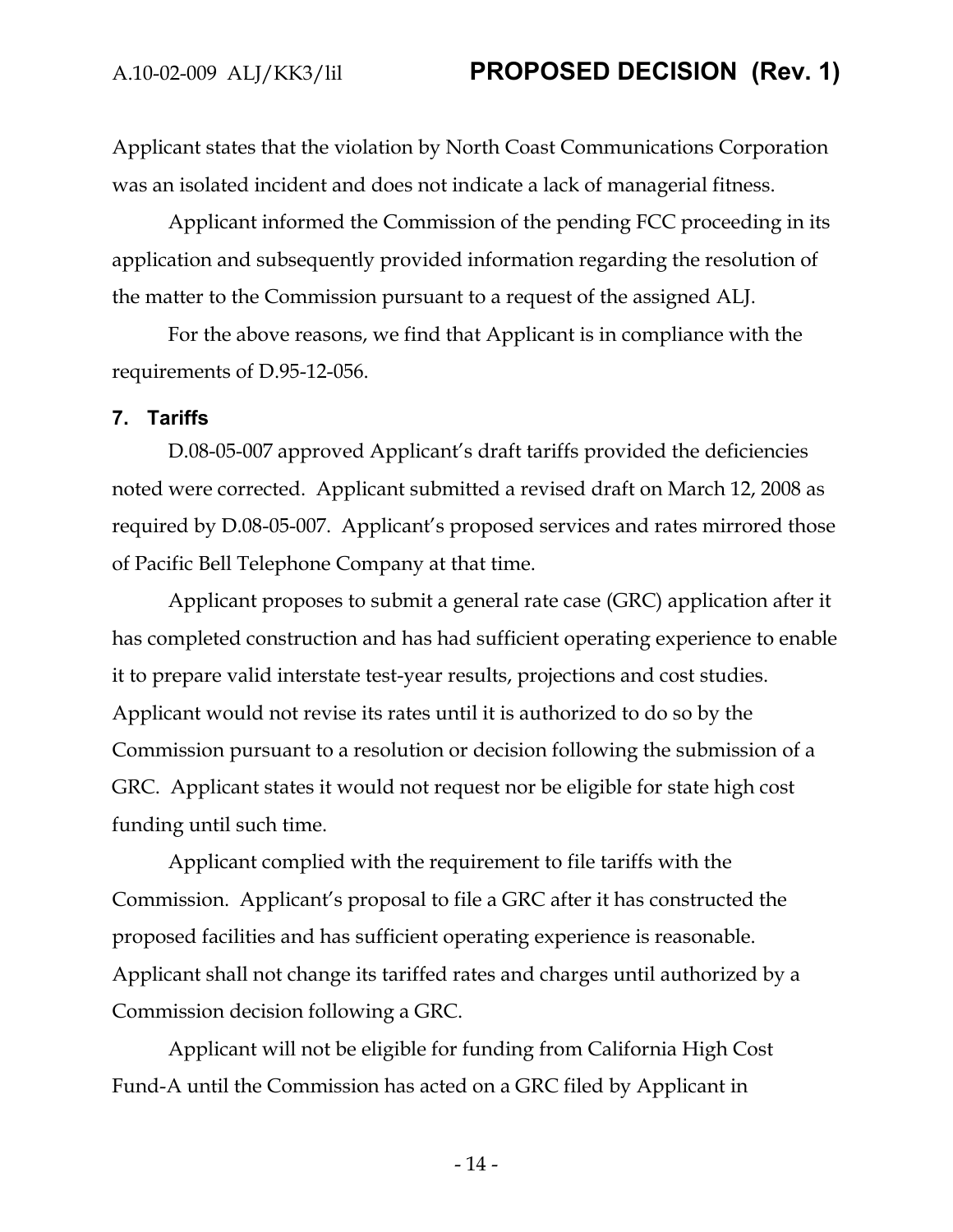compliance with D.91-09-042 and in accordance with the implementing guidelines established in the Appendix of the same Decision.

## **8. Map of Service Territory**

To be granted a CPCN for authority to provide local exchange service, an applicant must provide a map of the service territories it proposes to serve.<sup>16</sup> Applicant provided a map of the location of its proposed service territory, in compliance with this requirement.

## **9. Rule 3.1(i) Statement**

Rule 3.1(i) sets forth the requirement that a utility filing an application under Pub. Util. Code § 1001, provide a statement regarding General Order (GO) 104-A, Section 2. Applicant states that it is not aware of any reportable matters pursuant to GO 104-A, Section 2 and therefore has nothing to report under this rule.

On a going forward basis, Applicant must file all reports required of a public utility under Commission jurisdiction.

## **10. Expected Customer Base**

Applicant expects to provide service to approximately six residential lines and 18 business lines. In addition, Applicant will provide service to visitors to the Channel Islands National Park. Therefore, Applicant has complied with this requirement.

## **11. Conclusion**

We conclude that the application conforms to our rules for certification as a competitive local exchange and interexchange carrier. We find that the proposed

 $\overline{a}$ <sup>16</sup> D.95-12-056 at Appendix C, Rule 4.E.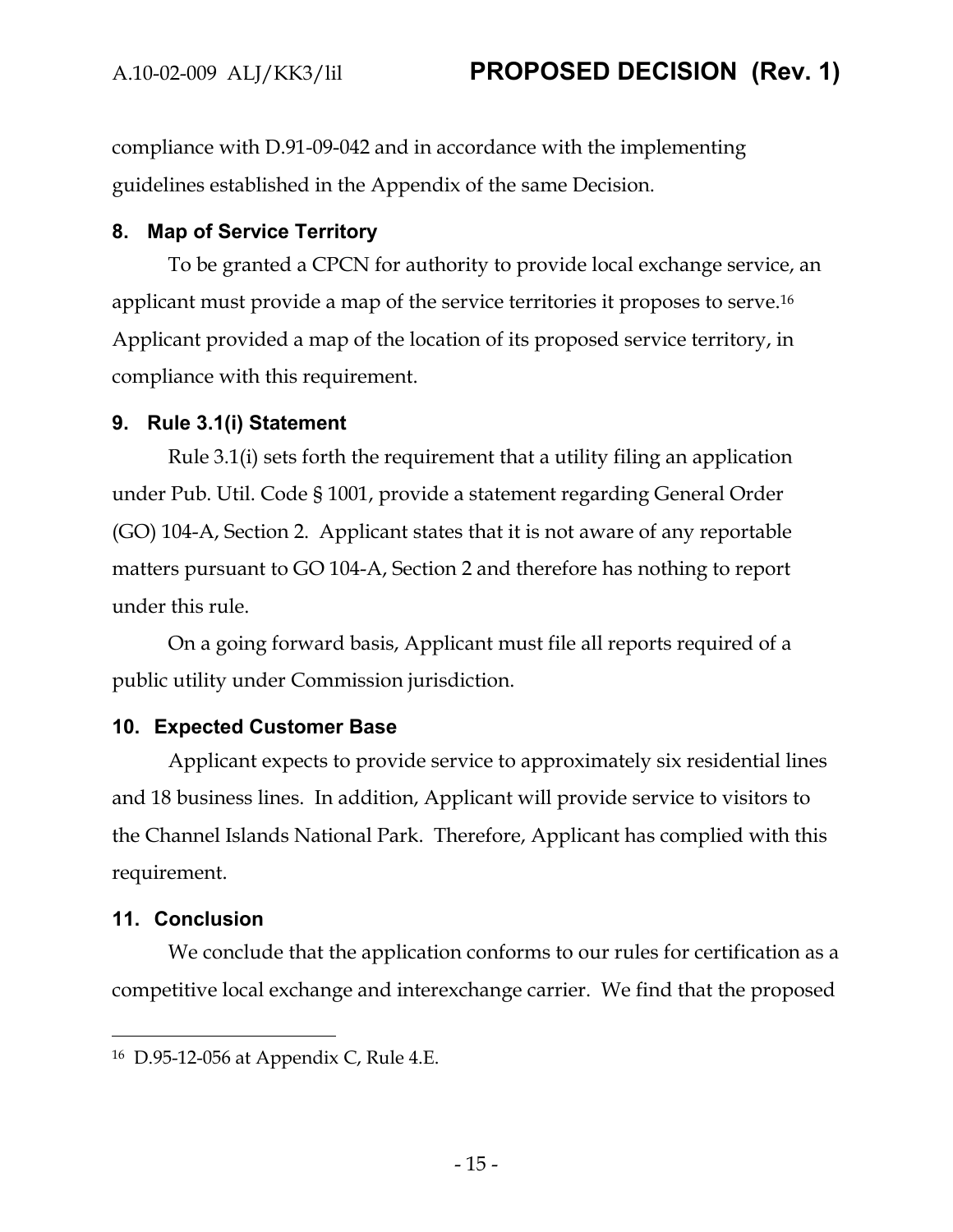project will expand the availability of telecommunications service in California by providing service within the previously unserved Channel Islands, provide service to the National Park Service staff, island residents, and visitors to the Channel Islands without causing significant adverse effects on the environment, provided that mitigation measures required by the ISMND are implemented.

Accordingly, we grant Applicant a CPCN to provide full facilities-based local and interexchange service in the previously unserved Channel Islands subject to compliance with the terms and conditions set forth in the ISMND and in the Ordering Paragraphs.

#### **12. Request to File Under Seal**

Pursuant to Rule 11.4 of the Commission's Rules of Practice and Procedure, Applicant filed a motion for leave to file Exhibit E to the application as confidential materials under seal. Applicant represents that the information is sensitive, and disclosure could place Applicant at an unfair business disadvantage. We have granted similar requests in the past and do so here.

#### **13. Categorization and Need for Hearings**

In Resolution ALJ 176-3249, dated February 25, 2010, the Commission preliminarily categorized this application as ratesetting, and preliminarily determined that hearings were not necessary. No protests have been received. There is no apparent reason why the application should not be granted. Given these developments, a public hearing is not necessary, and it is not necessary to disturb the preliminary determinations.

#### **14. Waiver of Comment Period**

This is an uncontested matter in which the decision grants the relief requested. Accordingly, pursuant to  $\S 311(g)(2)$  of the Pub. Util. Code and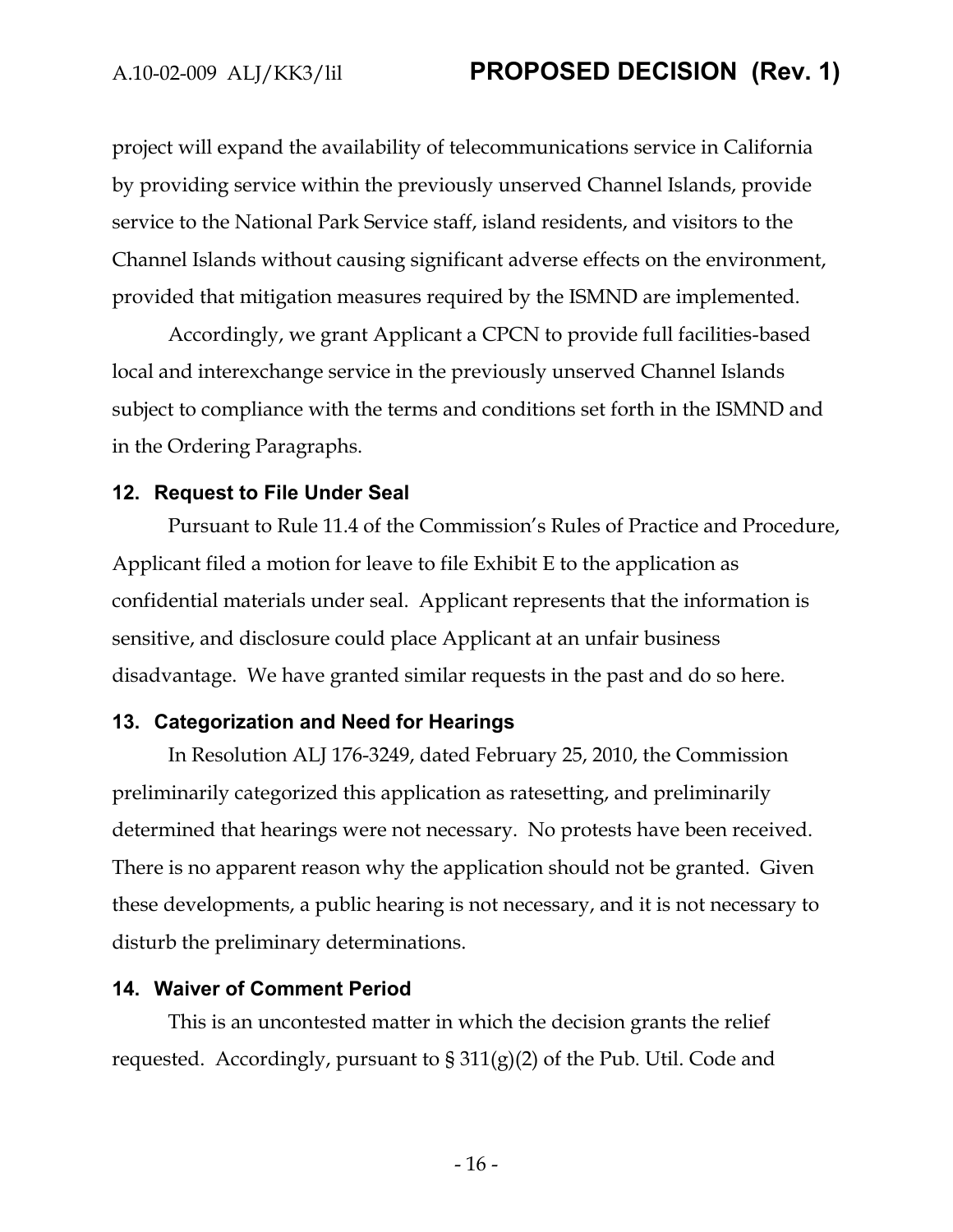Rule 14.6(c)(2), the otherwise applicable 30-day period for public review and comment is waived.

### **15. Assignment of Proceeding**

Michael R. Peevey is the assigned Commissioner and Katherine Kwan MacDonald is the assigned ALJ.

### **Findings of Fact**

1. Notice of the application was published in the Commission's Daily Calendar on February 10, 2010. No protests have been filed.

2. Applicant holds a CPCN authorizing the provision of limited facilities-based telecommunications services in this state.

3. Applicant seeks authority to expand its CPCN authorization to construct telecommunication infrastructure at 15 project locations on five of the Channel Islands (the Project) to provide cellular telephone and land line service.

4. The Commission's ED determined that the Project should undergo CEQA review because of the project's location in the environmentally sensitive Channel Islands.

5. The Commission is the lead agency for the Project under CEQA.

6. Commission staff prepared and issued an ISMND pursuant to CEQA on November 14, 2012.

7. The ISMND prepared by the Commission analyzed the potential environmental impacts of the Project over the entire range of applicable environmental resources and concluded that the project would not have a significant adverse effect on the environment with the required mitigation.

8. Commission staff filed the ISMND with the State Clearinghouse Office of Planning and Research on November 14, 2012, in order to circulate the ISMND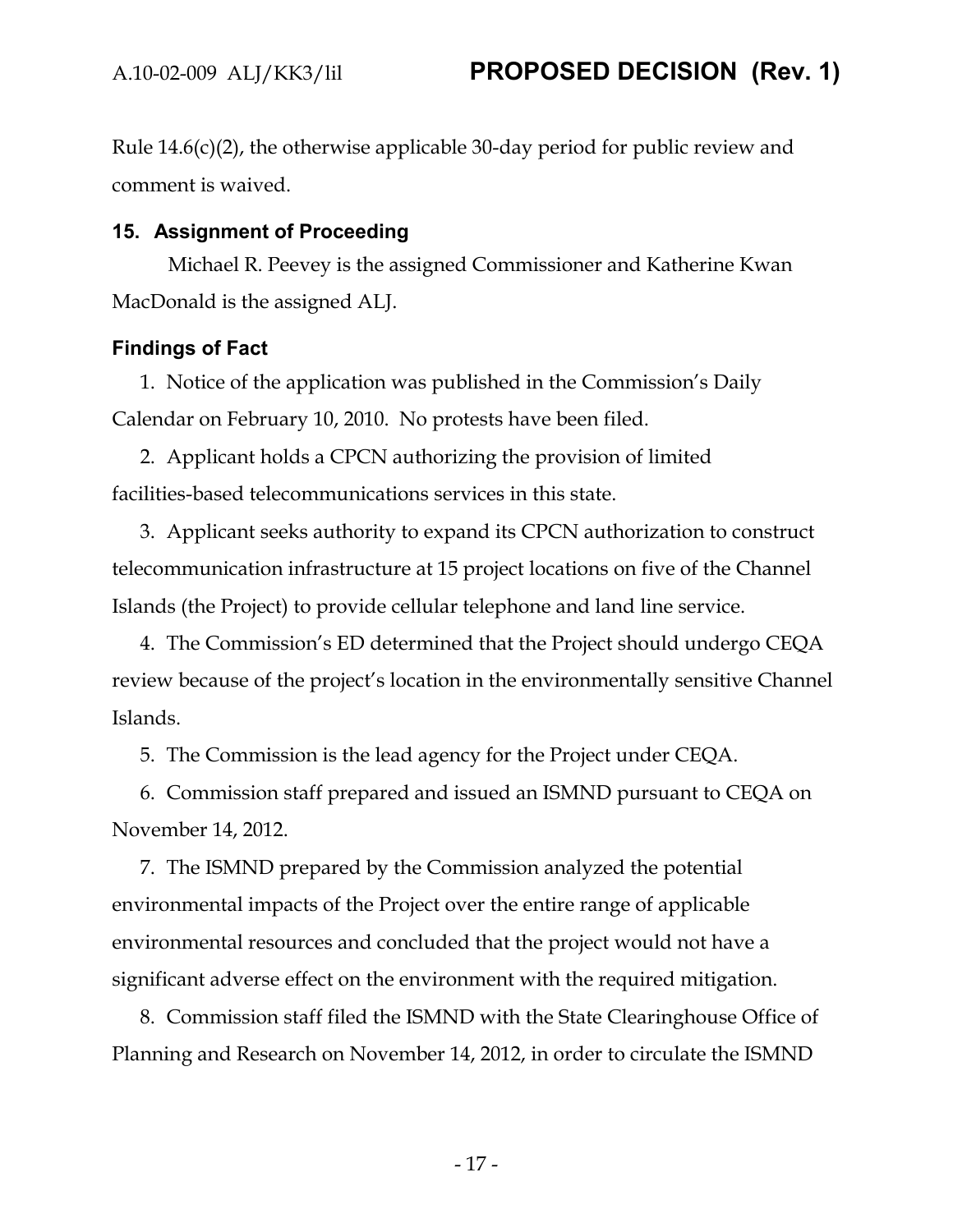for formal comment for 30 days from November 12, 2012 through December 14, 2012. No comments were received.

9. The Commission's ISMND identified a number of project elements that are required to be addressed by Applicant as Conditions of Approval. These elements were associated with avoiding impacts in the areas of rare, threatened and endangered species and cultural resources.

10. The Mitigation Measures outlined in the Commission's ISMND are required mitigation and will be made Conditions of Approval for the Project.

11. The Commission has independently considered the ISMND for Applicant's Project in its decision-making process in accordance with the CEQA Guidelines Section 15096(f).

12. On the basis of the whole record, including the ISMND, the Commission finds that there is no substantial evidence the Project will have a significant effect on the environment.

13. The Project will increase the availability of telecommunications services in this state by serving previously unserved areas.

14. The Final ISMND must be formally adopted by the Commission on an expedited basis so that Applicant may obtain Rural Telephone Infrastructure Grant funding needed for completion of the Project.

15. The Final ISMND can be found at:

[http://www.cpuc.ca.gov/Environment/info/mha/channelislands/channelislands.htm.](http://www.cpuc.ca.gov/Environment/info/mha/channelislands/channelislands.htm)

16. Applicant has a minimum of \$100,000 of cash or cash equivalent that is reasonably liquid and readily available to meet its start-up expenses.

17. Applicant's management possesses sufficient experience, knowledge, and technical expertise to provide local exchange services to the public.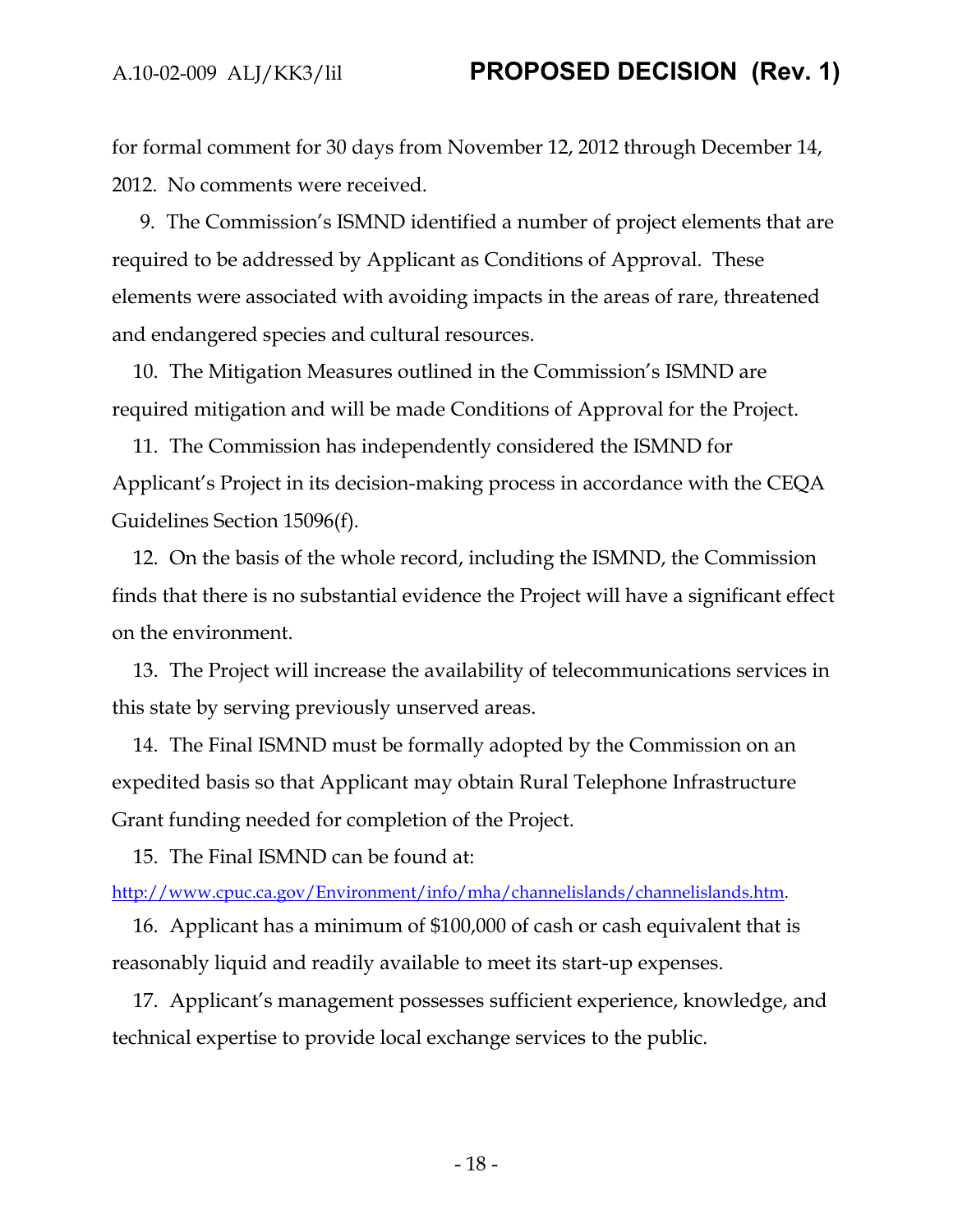18. No one associated with or employed by Applicant as an affiliate, officer, director, partner, or owner of more than 10% of Applicant was: previously associated with a telecommunications carrier that filed for bankruptcy; was sanctioned by the FCC or any state regulatory agency for failure to comply with any regulatory statute, rule, or order; or was previously associated with any telecommunication carrier that has been found either civilly or criminally liable by a court of appropriate jurisdiction for a violation of § 17000, et seq. of the California Business and Professions Code, or for any actions which involved misrepresentations to consumers, nor is currently under investigation for similar violations.

19. During the pendency of this Application, Applicant's authority to operate in California was suspended by the California Secretary of State for failing to meet Franchise Tax Board filing obligations.

20. Applicant failed to inform the Commission of its suspension by the California Secretary of State.

21. Applicant provided information in regarding its suspension in response to a ruling issued by the assigned ALJ.

22. The Secretary of State issued a Certificate of Good Standing on December 20, 2012.

23. Applicant's draft tariffs were approved in D.08-05-007. Applicant filed revised tariffs as directed by D.08-05-007 on March 12, 2008.

24. Applicant provided a map of the location of its proposed service territory.

25. Applicant has no information to report under Rule 3.1(i), which requires that a utility filing an application under Pub. Util. Code §1001, provide a statement regarding compliance with GO 104-A, Section 2.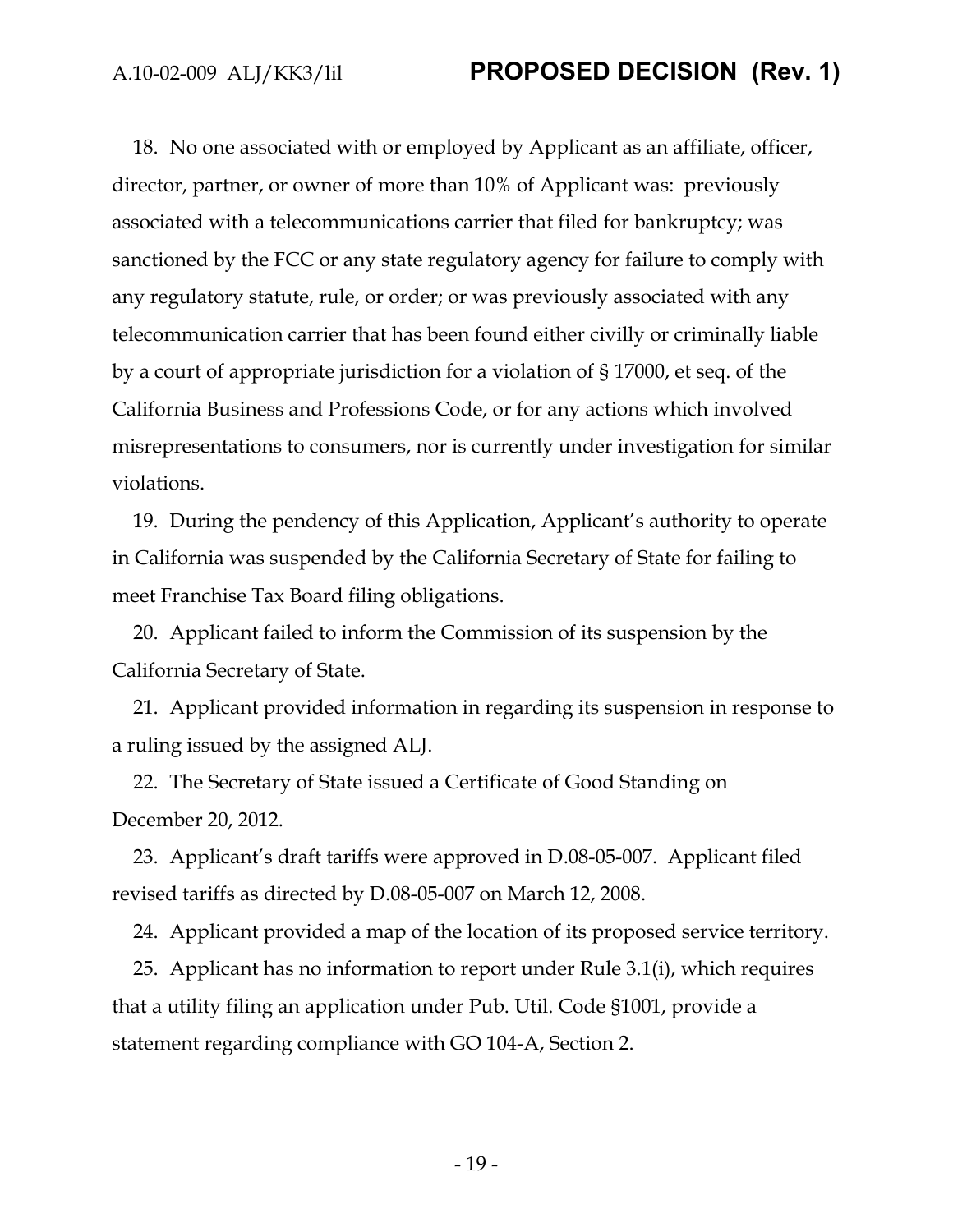26. Applicant estimates it will provide service to six residential lines and 18 business lines, as well as serve provide service to visitors to the Channel Islands National Park.

27. Pursuant to Rule 11.4, Applicant moved to file confidential materials contained in Exhibit E to the application under seal.

#### **Conclusions of Law**

1. The application is uncontested, and a public hearing is not necessary.

2. It is not necessary to disturb the preliminary determinations made in Resolution ALJ 176-3249 regarding the category of this proceeding and the need for a hearing.

3. The Applicant's Channel Islands Project is in the public interest. Applicant's CPCN authority should be expanded to allow Applicant to construct the Channel Islands Project, as described in the application and subject to the mitigation measures required by the ISMND.

4. As a CPCN holder, Applicant should be subject to the applicable Commission rules, decisions, General Orders, and statutes that pertain to California public utilities.

5. Applicant should not revise its rates until authorized to do so by the Commission pursuant to a GRC.

6. Applicant's motion to file under seal its Exhibit E to the application should be granted for two years.

7. The ISMND developed by Commission staff was prepared pursuant to CEQA and is adequate for the Commission's decision-making purposes.

8. The Final ISMND is competent, comprehensive, and has been completed in compliance with CEQA and the Public Resources Code.

9. The Final ISMND reflects our independent judgment.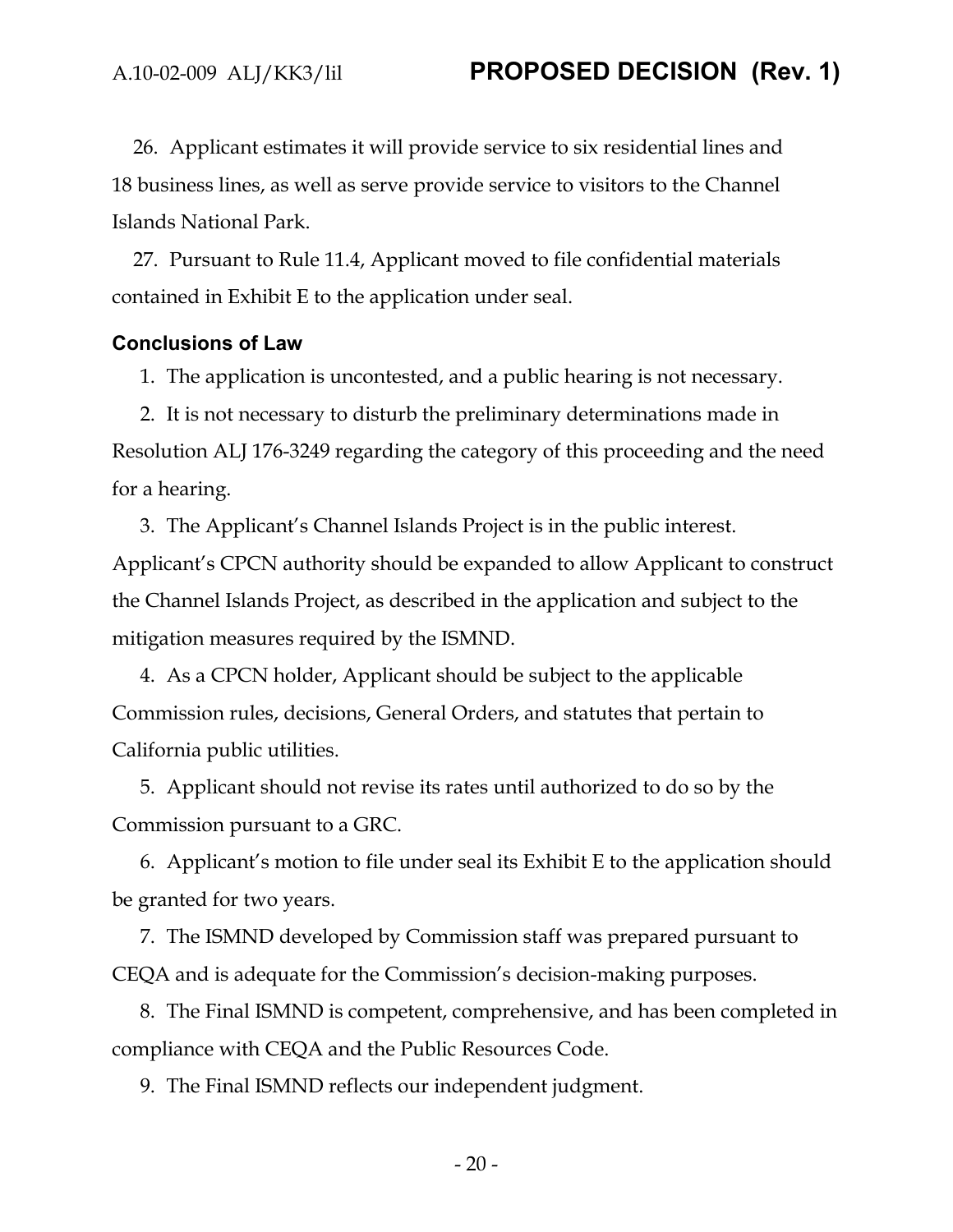10. The Final ISMND should be adopted by the Commission as adequate for our decision-making purposes pursuant to CEQA.

11. Under Rule 14.6(c) the comment period is waived.

12. Approving this Decision and adopting the Final ISMND is in the public interest and outweighs a full comment period.

13. In order to expedite construction of the Channel Islands Project, our approval of this application should be made effective immediately.

14. Authorization to construct the Project should expire if not exercised within two years, unless this time is extended by the Commission's Energy Division at least 30 days in advance of the expiration of authority.

15. A.10-02-009 should remain open to determine whether Applicant violated Rule 1.

#### **ORDER**

#### **IT IS ORDERED** that:

1. The Certificate of Public Convenience and Necessity of the Channel Islands Telephone Company, is expanded to include full facilities-based authority to construct telecommunication infrastructure at 15 project locations on the five islands that make up the Channel Islands National park (the Channel Islands Project), as described in the Final Initial Study/Mitigated Negative Declaration and Application, subject to the conditions listed in the Ordering Paragraphs.

2. The Final Initial Study/Mitigated Negative Declaration prepared by Commission staff for the Channel Islands Telephone Company's Channel Islands Project is adopted.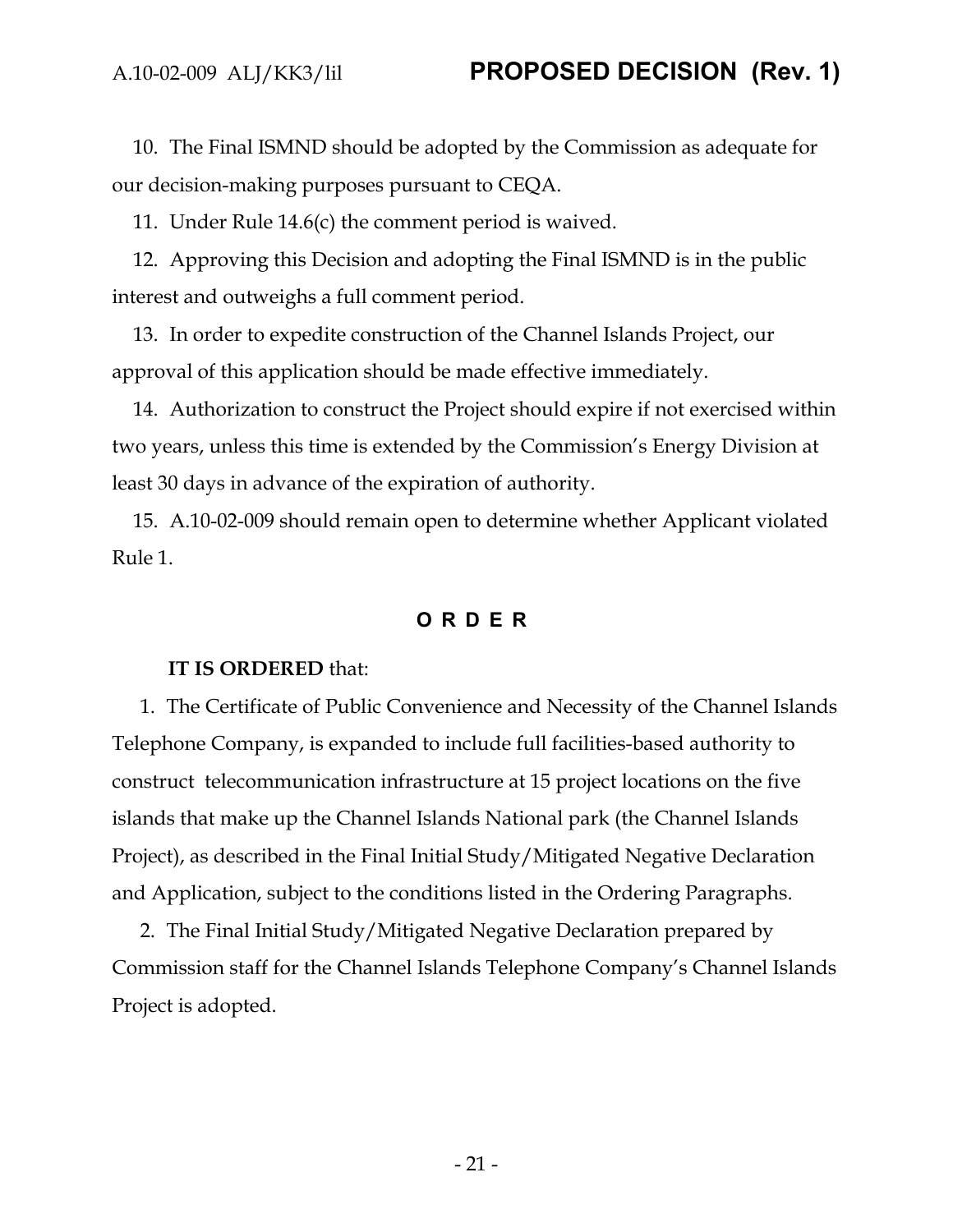3. Commission staff must file a Notice of Determination for the Study/Mitigated Negative Declaration with the State Office of Planning and Research within the time required by law.

4. The Mitigation Measures outlined in the Commission's Final Study/Mitigated Negative Declaration are required as Conditions of Approval for the Channel Islands Project. Channel Islands Telephone Company must comply with these mitigation measures in its construction of the Channel Islands Project.

5. The Channel Islands Telephone Company authorization to construct the Channel Islands Project must expire if not exercised within two years, unless this time is extended at least 30 days in advance of expiration by the Commission's Energy Division.

6. Our authorization for Channel Islands Telephone Company to construct the Channel Islands Project may be revoked or modified, after giving notice to Channel Islands Telephone Company, if the public convenience, necessity, or health and safety so require.

7. The corporate identification number assigned to Channel Islands Telephone Company, U7068C, must be included in the caption of all original filings with this Commission, and in the titles of other pleadings filed in existing cases.

8. In addition to all the requirements applicable to competitive local exchange carriers and interexchange carriers, Channel Islands Telephone Company is subject to the Consumer Protection Rules contained in General Order 168, and all applicable Commission rules, decisions, General Orders, and statutes that pertain to California public utilities.

- 22 -